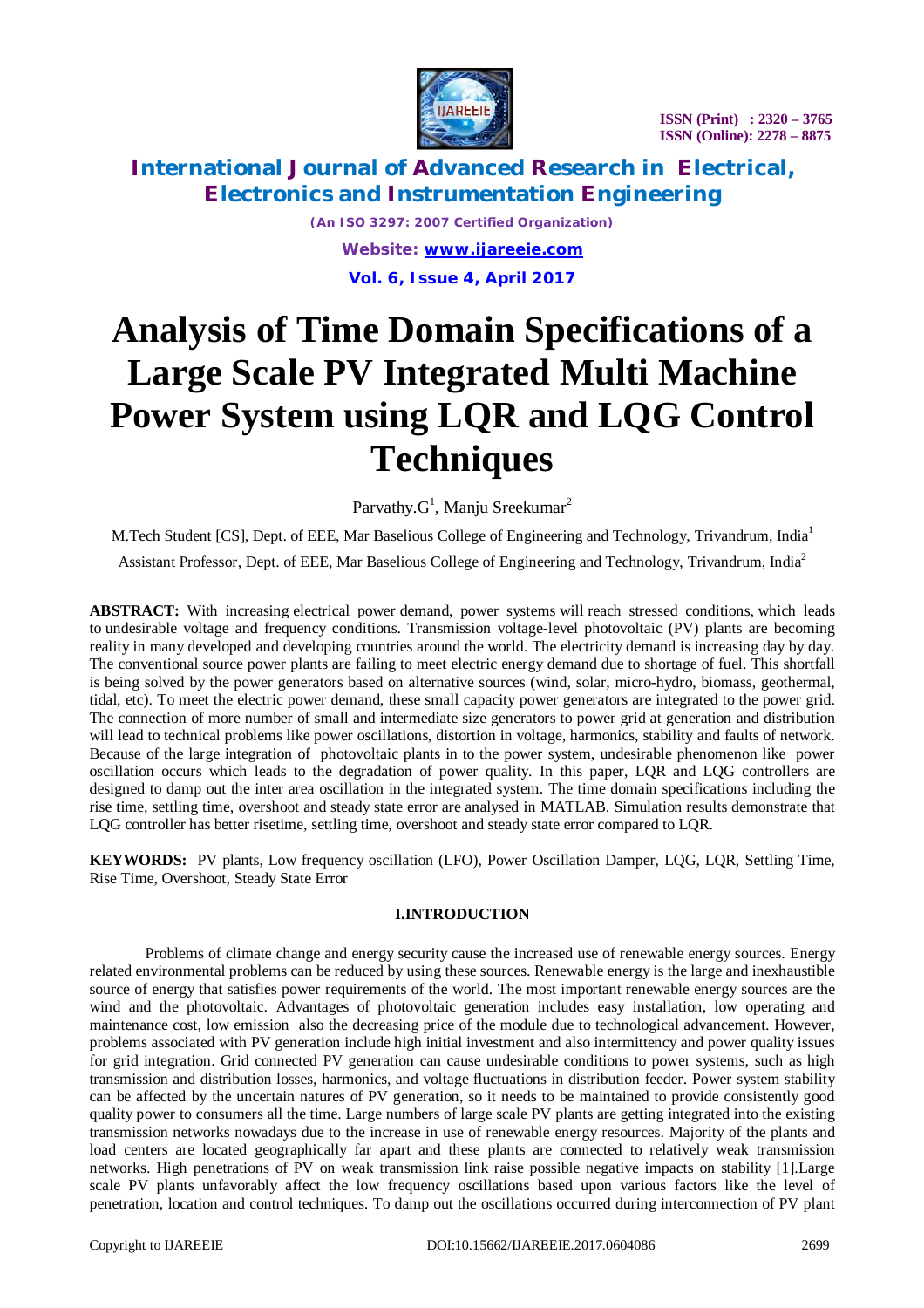

 **ISSN (Print) : 2320 – 3765 ISSN (Online): 2278 – 8875**

### **International Journal of Advanced Research in Electrical, Electronics and Instrumentation Engineering**

*(An ISO 3297: 2007 Certified Organization)*

### *Website: [www.ijareeie.com](http://www.ijareeie.com)* **Vol. 6, Issue 4, April 2017**

to grid auxiliary devices like ultra-capacitor, energy storage battery are used due to its intermittent and volatile solar insolation. But increased technology cost limits the large scale application of these devices.

In this paper, analysis of different time domain specifications are done.In order to design LQG controller, state space representation of the entire power system model is required. From that state space matrix, by following a step by step procedure of LQG method, the controller matrix can be formulated. The POD can be used to eliminate the low frequency oscillations. Controller is also designed using LQR method and by comparing the time domain specifications by these two methods, we can see that LQG method provides better time domain specifications.

#### **II. PHOTOVOLTAIC ARRAY**

Solar cell which is a semiconductor device is the basic building blocks of the photovoltaic array. It generates electrical energy by utilizing solar energy. Ideal solar cell has an equivalent characteristic as ideal diode at no illumination. Solar cell performance depends on factors like condition surroundings and solar radiation. Ideal characteristic is not exhibited by commercially accessible solar cells. Photovoltaic generator is based on semiconductor device and solid-state synchronous voltage source converter that resembles a synchronous machine without the rotating part. A balanced set of sinusoidal voltage with rapidly controllable amplitude and phase angle at fundamental frequency is produced. Photovoltaic generator uses voltage source converter to convert a DC input voltage into AC output voltage and it also supplies active and reactive power to the system. Series parallel arrangement of solar cells produces photovoltaic modules which is capable of generating power in Watt range. Photovoltaic array is formed by parallel and series association of those modules which might be used for large applications.

#### **III. MULTI-MACHINE SYSTEM**

In a power system network if a single machine is connected to associate infinite bus or to all completely different machine then it is referred to as single machine infinite bus (SMIB) system. Once over two machines are interconnected throughout a power system network then it is referred to as Multi machine system. In an actual power system, there will be a associate oversized number of load buses and generator buses throughout a multi machine system and it is necessity to maintain the synchronous stability of Multi machine system.

#### **IV.INTEGRATED SYSTEM**

The electric power demand is increasing day by day.But th power plants are failing to meet the electric power demand and is solved by using some alternative energy sources such as wind , solar, geothermal, tides etc…In this paper,photovoltaic modules are integrated to a large scale multi machine power system to meet the electric power demand.

#### **V. STATE SPACE REPRESENTATION**

#### *A. Modeling of PV*

The photovoltaic cells are generally composed of layers of silicon p and silicon n.The light with particular wave length ionizes the atoms of the silicon and the inner field between the positive and negative charges inside the photovoltaic device. The stronger the irradiance, the higher the interaction between the atoms and a higher potential difference is produced. In addition, it is noted that the electrical characteristic of the PV directly depends on the irradiance, which defines an important condition for modeling the PV module. The PVM models normally consist in non-linear equations due to the physical variables involved in the PVM operation. The non-linear models are useful for electrical simulation purposes and energy harvesting evaluation but they introduce a high complexity in terms of control systems analysis and design. The main objective in PV systems is to extract the maximum power available; the PVM must be operated at its MPP. Therefore, three simple modeling approaches are widely accepted in literature[2],[3],[4] to represent the PVM near the MPP: differential resistance, Norton equivalent, and Thevenin equivalent (fig:1).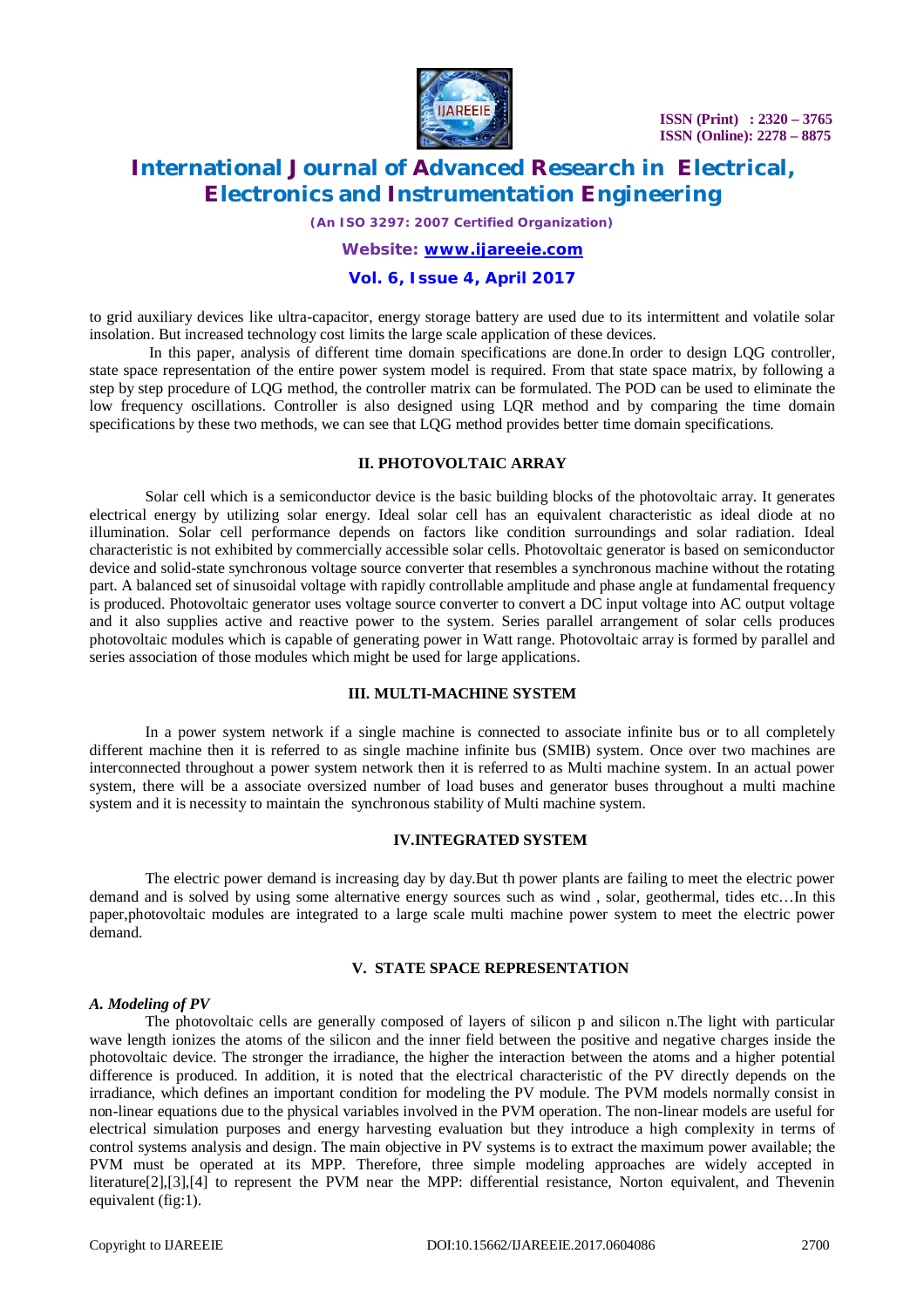

*(An ISO 3297: 2007 Certified Organization)*

*Website: [www.ijareeie.com](http://www.ijareeie.com)* **Vol. 6, Issue 4, April 2017**



Fig: I PVM linear models around the MPP.

The three linear models accurately represent the PVM electrical behavior at the MPP, but it is noted that the Norton model is closer to the non-linear model for voltages lower than  $V_{MPP}$ .

#### **State space representation of PV module**



Fig:2 Model considering parasitic losses with voltage-based load.

Where  $i_{sc}$  is the PVM short circuit current,  $R_{mp}$  parallel PVM resistance,  $R_{ci}$  converter input resistance,  $C_i$  converter input capacitor, $i_{ci}$  converter input current,L inductor, $i_L$  inductor current, $R_L$  converter load resistance, $R_{co}$  converter output resistance,  $C_0$  converter output capacitor,  $i_{\rm co}$  converter output current,  $V_b$  load side voltage.

The equations that describe the average model of the system are given in  $(1)$ – $(3)$ . To simplify the expressions, the auxiliary constants defined in (4) are used.

$$
\frac{di_L}{dt} = \frac{\beta i_{sc}}{L} + \frac{\lambda V_{ci}}{L} - \frac{\sigma i_L}{L} - V_t \left(\frac{1-d}{L}\right)
$$
\n(1)

$$
\frac{dV_{ci}}{dt} = \frac{\lambda i_{sc}}{C_i} - \frac{\lambda i_L}{C_i} - \frac{V_{ci}}{C_i \left(R_{mp} + R_{Ci}\right)}
$$
(2)

$$
\frac{dV_{co}}{dt} = \frac{V_b}{C_0 R_{c0}} - \frac{V_{C0}}{C_0 R_{c0}}
$$
(3)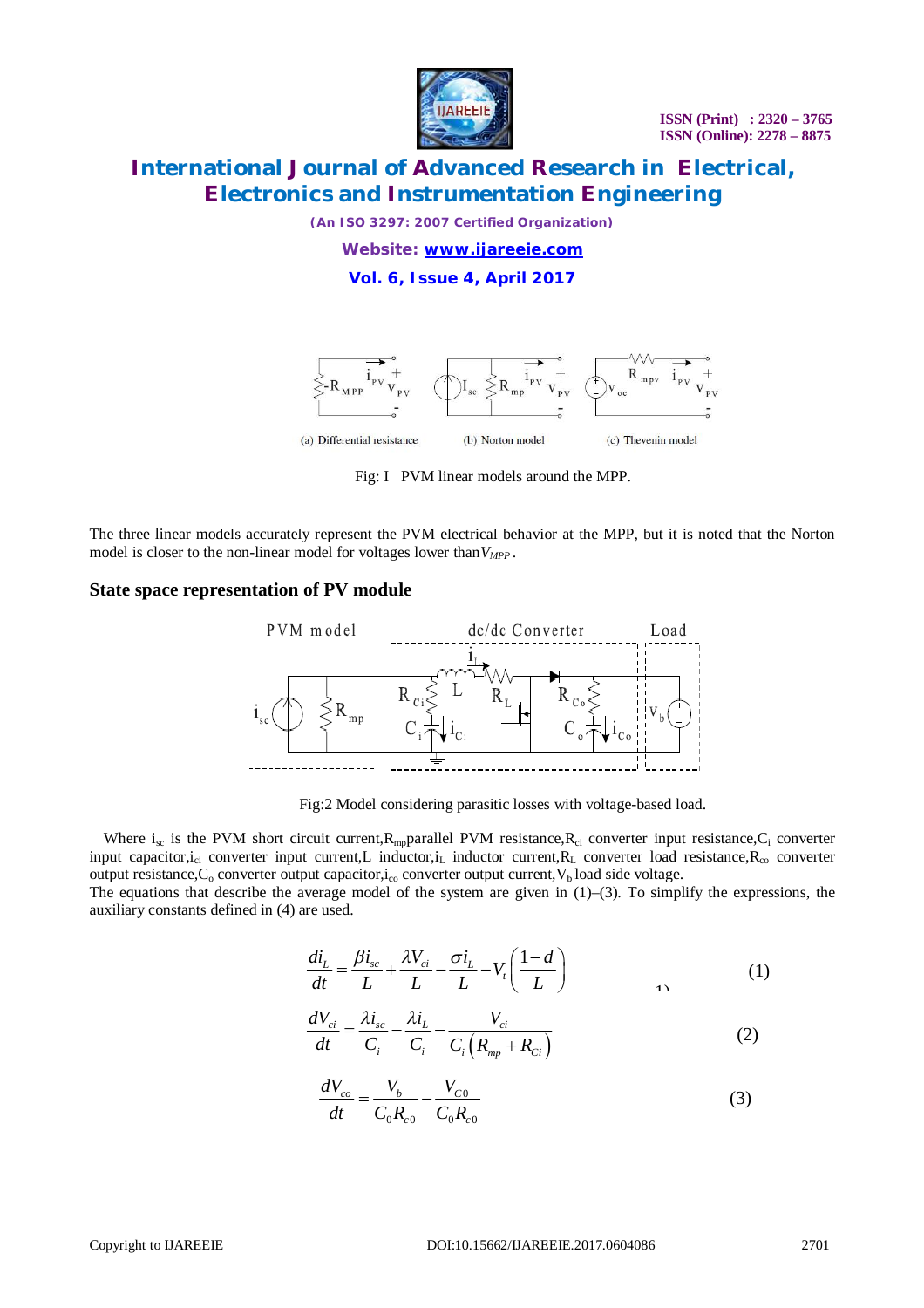

*(An ISO 3297: 2007 Certified Organization)*

*Website: [www.ijareeie.com](http://www.ijareeie.com)* **Vol. 6, Issue 4, April 2017**

$$
\alpha = \frac{R_{Co}}{R_{mp} + R_{co}}
$$
\n
$$
\beta = \frac{R_{mp}R_{ci}}{R_{mp} + R_{ci}}
$$
\n
$$
\sigma = \frac{R_{mp}R_{ci}}{R_{mp} + R_{ci}} + R_{L}
$$
\n
$$
\lambda = \frac{R_{mp}}{R_{mp} + R_{ci}}
$$
\n(4)

The state space system is now characterized by vectors given in (5) and Jacobian matrices given in (6)–(10).

*L ci co i*  $X = |V_c|$ *V*  $\mid i_{L} \mid$  $=\left|V_{ci}\right|$  $\left[ V_{co} \right]$ *sc b d*  $U = |i_{sc}|$ *V*  $|d|$  $=\left| i_{sc} \right|$  $\lfloor V_{\scriptscriptstyle b}\rfloor$ (5)

Where X is the state vector and U is the input vector. The state matrix A and control matrix B are given by (6) and (7)

$$
A = \begin{bmatrix} -\sigma & \lambda & 0\\ \frac{-\lambda}{L} & \frac{1}{L} & 0\\ \frac{-\lambda}{C_i} & \frac{V_C}{L'} \left(\frac{B}{L^{mp}} + \frac{1}{R_i}\right) & 0\\ B\Phi & 0 & \frac{\lambda}{C_i} & 0\\ 0 & 0 & \frac{1}{C_oR_{co}} \end{bmatrix}
$$
(6)

The system output, *i.e.*, the PVM voltage, is defined by (8), making *C* (9) and *D* (10) matrices different from trivial ones.

$$
V_{pv} = \lambda v_{Ci} + \lambda_{iSC} - \lambda RC_i i_L
$$
\n(8)

$$
C = \begin{bmatrix} -\beta & \lambda & 0 \end{bmatrix}
$$
 (9)

$$
D = \begin{bmatrix} 0 & \beta & 0 \end{bmatrix} \tag{10}
$$

Copyright to IJAREEIE DOI:10.15662/IJAREEIE.2017.0604086 2702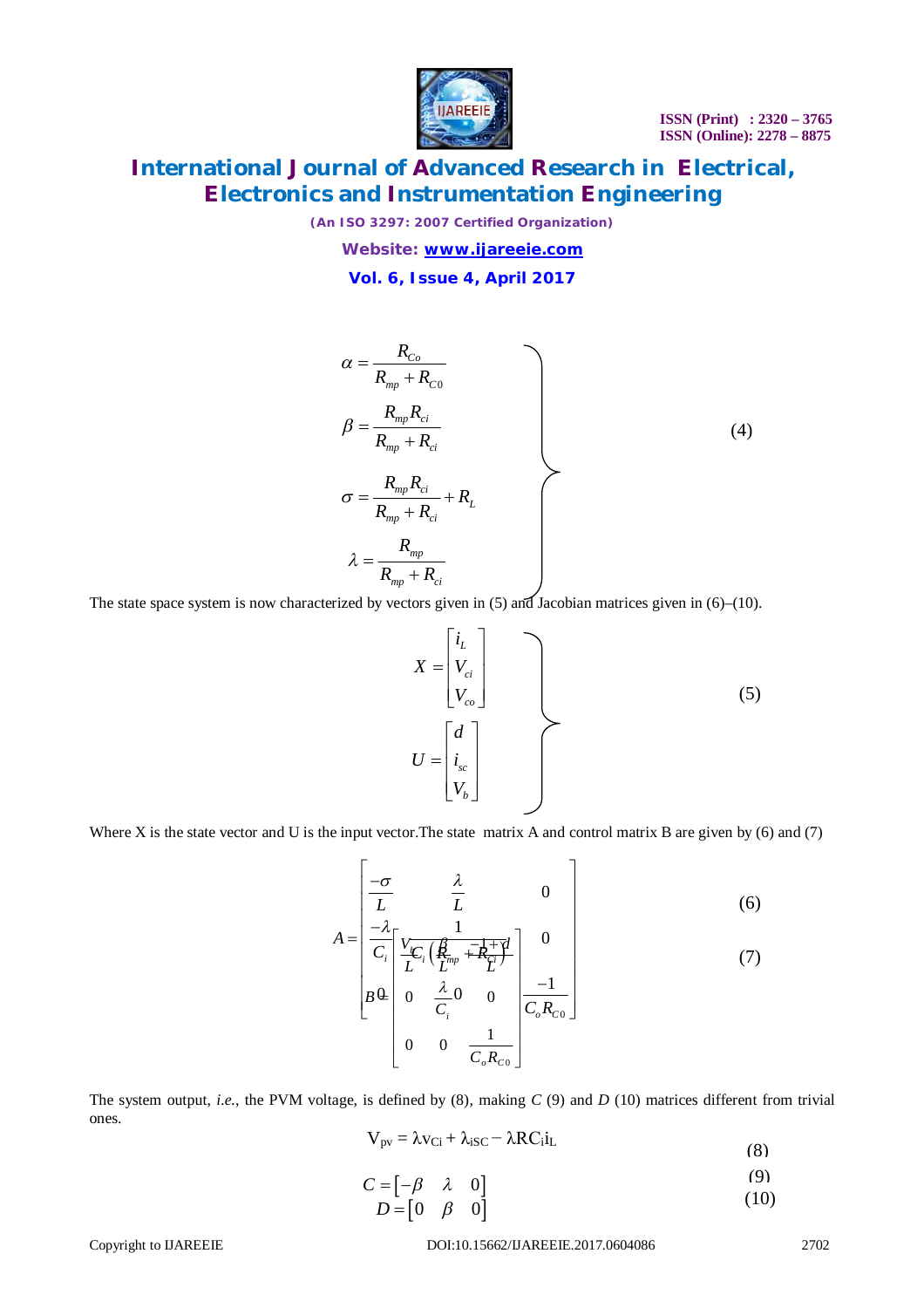

*(An ISO 3297: 2007 Certified Organization)*

*Website: [www.ijareeie.com](http://www.ijareeie.com)* **Vol. 6, Issue 4, April 2017**

#### *B. Modeling of multi-machine system*

Multi- machine system consists of four synchronous generators related to four 20/230-kV step-up transformers. All generators with in the system consist of exciter and governor. Standard PSS has been enclosed in generator excitation system. An aggregated PV plant is connected to the grid. Here are two load buses in the system: Load 1 consists of 1767 MW and 100 MVAr, whereas Load 2 consists of 967 MW and 100 MVAr. System loads are considered as constant power *P* load. The test system consists of two absolutely symmetrical areas linked together by two 230 kV lines of 220 km length. It was specifically designed to review low frequency oscillations in massive interconnected power systems. Despite its small size, it mimics very closely the behavior of typical systems in actual operation. Each area is equipped with two identical round rotor generators rated 20 kV/900 MVA. The synchronous machines have identical parameters except for inertias. Thermal plants having identical speed regulators are further assumed in any respect locations, in addition to quick static exciters.

The state space representation of multi machine system is represented by eqation (11)- (19)



Fig:3 single line diagram of Multi machine test system

$$
x_1 = \frac{-1}{T_{P_1}} x_1 + \frac{K_{P_1}}{T_{P_1}} x_2 - \frac{K_{P_1}}{T_{P_1}} x_7 - \frac{K_{P_1}}{T_{P_1}} d_1
$$
(11)

$$
x_2 = \frac{x_3 - x_2}{T_4} \tag{12}
$$

$$
x_3 = \frac{1}{T_s} \left[ \frac{-1}{R_1} x_1 + u_1 - x_3 \right]
$$
  
\n
$$
x_4 = \frac{1}{T_s} \left[ \frac{1}{R_1} x_2 (x_5 + x_7 - d_2) - x_4 \right]
$$
\n(13)

$$
x_4 = \frac{I_s 1}{T_{P2}} \left[ \frac{K_1}{K_{P2}} \left( x_5 + x_7 - d_2 \right) - x_4 \right]
$$
 (14)

$$
r_{\epsilon} = \frac{1}{\sqrt{2}} [r_{\epsilon} - r_{\epsilon}]
$$
 (15)

$$
\begin{aligned}\nx_5 &= \frac{1}{T_{12}} \left[ x_6 \frac{x_5}{T_{22}} \right] \\
x_6 &= \frac{1}{T_{22}} \left[ \frac{x_6}{R_2} \right] x_2 + u_2 - x_6\n\end{aligned} \tag{16}
$$

- $\sigma = 2\pi T^0 x 2\pi T^0$  $x_7 = 2\pi T^0 x_1 - 2\pi T^0 x_4$ (18)
	- (19)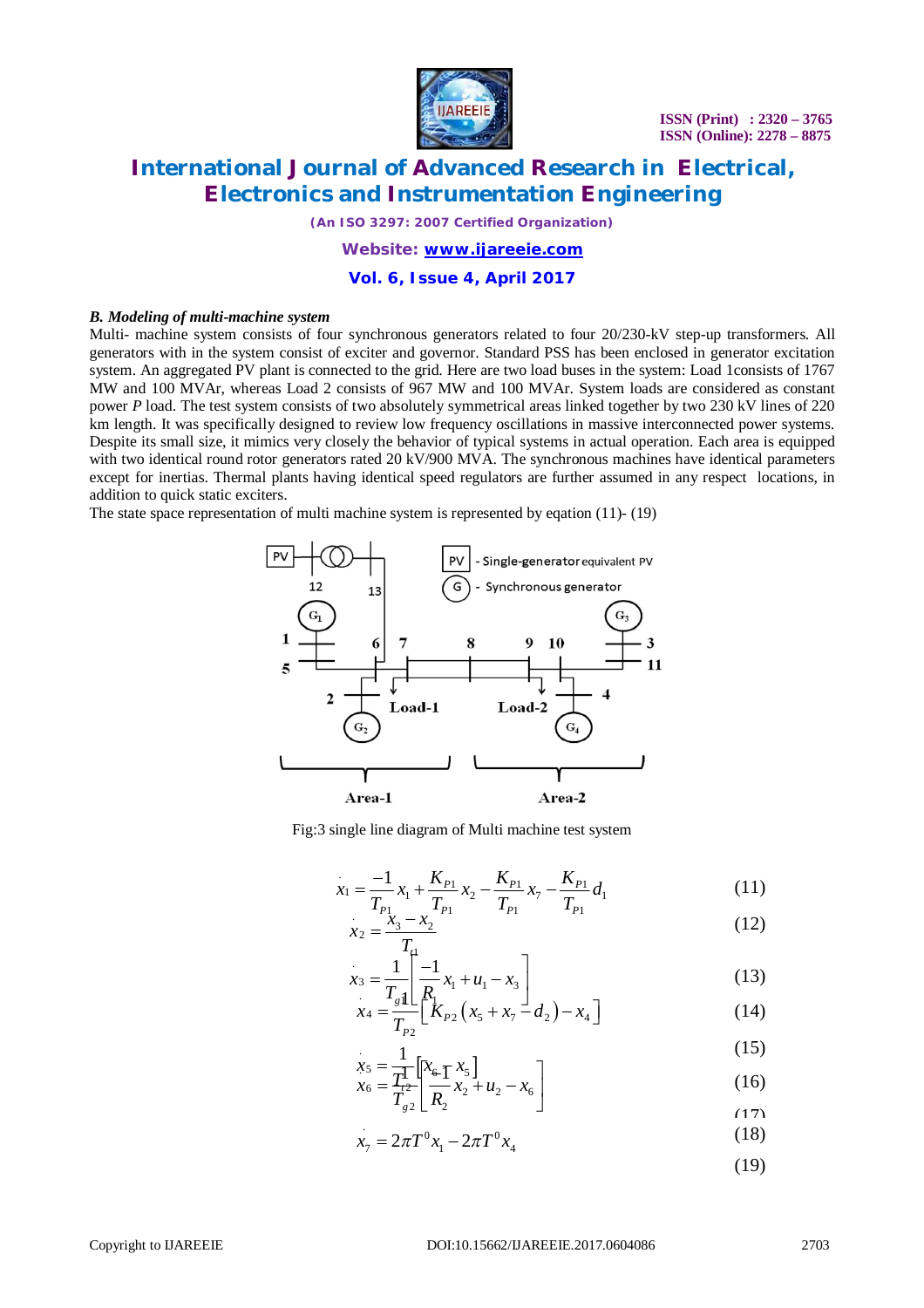

*(An ISO 3297: 2007 Certified Organization)*

*Website: [www.ijareeie.com](http://www.ijareeie.com)* **Vol. 6, Issue 4, April 2017**

$$
x_8 = B_1 x_1 + x_7
$$
  

$$
x_9 = B_2 x_4 - x_7
$$

Where,  $X(9x1)$  is the state vector, $U(2x1)$  control vector,and  $d(2x1)$  disturbance vector, $\Delta f_1 \& \Delta f_2$ : Frequency Deviations in Areas  $1\&2,\Delta \text{Ptie}_{(1,2)}$ : Tie Line Power Deviation in Two Areas Systems,  $R_1 \& R_2$ : Regulations of Governors in Areas 1, 2,KT : Integral Controller Gain in Thermal Areas,KH : IntegralController Gain in Hydro Area,u<sub>1</sub> & u<sub>2</sub> : Control Inputs in Areas 1& 2,ΔPg1 & ΔPg2 : Deviations in Governor Power Outputs in Thermal Areas 1 & 2,ΔPG1 : Deviation in Governor (stage 1) Power Output in Hydro Area,ΔPG2 : Deviation in Governor (stage 2) Power Output in Hydro Area,ΔPt<sub>1</sub> & ΔPt<sub>2</sub>: Deviations in Turbine Power Outputs in Thermal Areas 1 & 2,ΔPD<sub>1</sub> &ΔPD<sub>2</sub>: Load Disturbances in Areas 1& 2, KP1&KP2 : Power System Constants in Areas 1&2, TP<sub>1</sub>&TP<sub>2</sub> : Power System Time Constants in Areas 1&  $2,B_1 \& B_2$ : Tie Line Frequency Bias in Areas 1&2,T0 : Synchronizing Coefficient for Tie Line for Two Area Systems,  $T_{12}$ : Synchronizing Coefficients for Tie Lines between Pair of Areas, For the Two-Area System, Tg1 & Tg2 : Governor Time Constants for Thermal Areas 1 & 2,  $Tt_1$  &  $Tt_2$ : Turbine Time Constants for Thermal Areas 1 & 2, $a_{12}$ : Ratio of Rated Powers of a Pair of Areas in the Two Area System

#### *C. Modeling of integrated system*

Transfer function of integrated system is given by

$$
S = \frac{13535S^{4} + 2.028 \times 10^{5} S^{3} + 3.683 \times 10^{5} S^{2} + 2.458 \times 10^{5} S + 5.978 \times 10^{4}}{S^{3} + 4.074 \times 10^{4} S^{7} + 1.47 \times 10^{6} S^{6} + 2.103 \times 10^{7} S^{5} + 1.345 \times 10^{8} S^{4} + 3.331 \times 10^{8} S^{3} + 8.696 \times 10^{8} S^{2} + 5.456 \times 10^{8} S + 5.369 \times 10^{5} S^{2} + 5.456 \times 10^{8} S^{4} + 5.369 \times 10^{5} S^{4} + 5.369 \times 10^{5} S^{4} + 5.369 \times 10^{5} S^{4} + 5.369 \times 10^{5} S^{4} + 5.369 \times 10^{5} S^{4} + 5.369 \times 10^{5} S^{4} + 5.369 \times 10^{5} S^{4} + 5.369 \times 10^{5} S^{4} + 5.369 \times 10^{5} S^{4} + 5.369 \times 10^{5} S^{4} + 5.369 \times 10^{5} S^{4} + 5.369 \times 10^{5} S^{4} + 5.369 \times 10^{5} S^{4} + 5.369 \times 10^{5} S^{4} + 5.369 \times 10^{5} S^{4} + 5.369 \times 10^{5} S^{4} + 5.369 \times 10^{5} S^{4} + 5.369 \times 10^{5} S^{4} + 5.369 \times 10^{5} S^{4} + 5.369 \times 10^{5} S^{4} + 5.369 \times 10^{5} S^{4} + 5.369 \times 10^{5} S^{4} + 5.369 \times 10^{5} S^{4} + 5.369 \times 10^{5} S^{4} + 5.369 \times 10^{5} S^{4} + 5.369 \times 10^{5} S^{4} + 5.369 \times
$$

$$
x = Ax + Bu \tag{21}
$$

$$
Y = Cx + Du \tag{22}
$$

Where A, B,C,D matrices are

|       | -40740                                |       |                            | $-1470000$ $-21030000$ $-134500000$ $-333100000$ |        | -869600000 | -545600000   | -5369000 |
|-------|---------------------------------------|-------|----------------------------|--------------------------------------------------|--------|------------|--------------|----------|
| $A =$ |                                       |       |                            |                                                  |        |            |              |          |
|       |                                       |       |                            |                                                  |        |            |              |          |
|       |                                       |       |                            |                                                  |        |            |              |          |
|       |                                       |       |                            |                                                  |        |            |              |          |
|       |                                       |       |                            |                                                  |        |            |              |          |
|       |                                       |       |                            |                                                  |        |            |              |          |
|       |                                       |       |                            |                                                  |        |            |              |          |
|       | $B=[1 \ 0 \ 0 \ 0 \ 0 \ 0 \ 0 \ 0]^T$ |       |                            |                                                  |        |            |              |          |
|       |                                       | $C =$ | $\overline{0}$<br>$\theta$ | 202800<br>13535                                  | 368300 |            | 245800 59780 |          |

 $\begin{bmatrix} 0 & 0 & 0 \\ 0 & 0 & 0 \\ 0 & 0 & 0 \end{bmatrix}$ 

**VI.CONTROLLER DESIGN**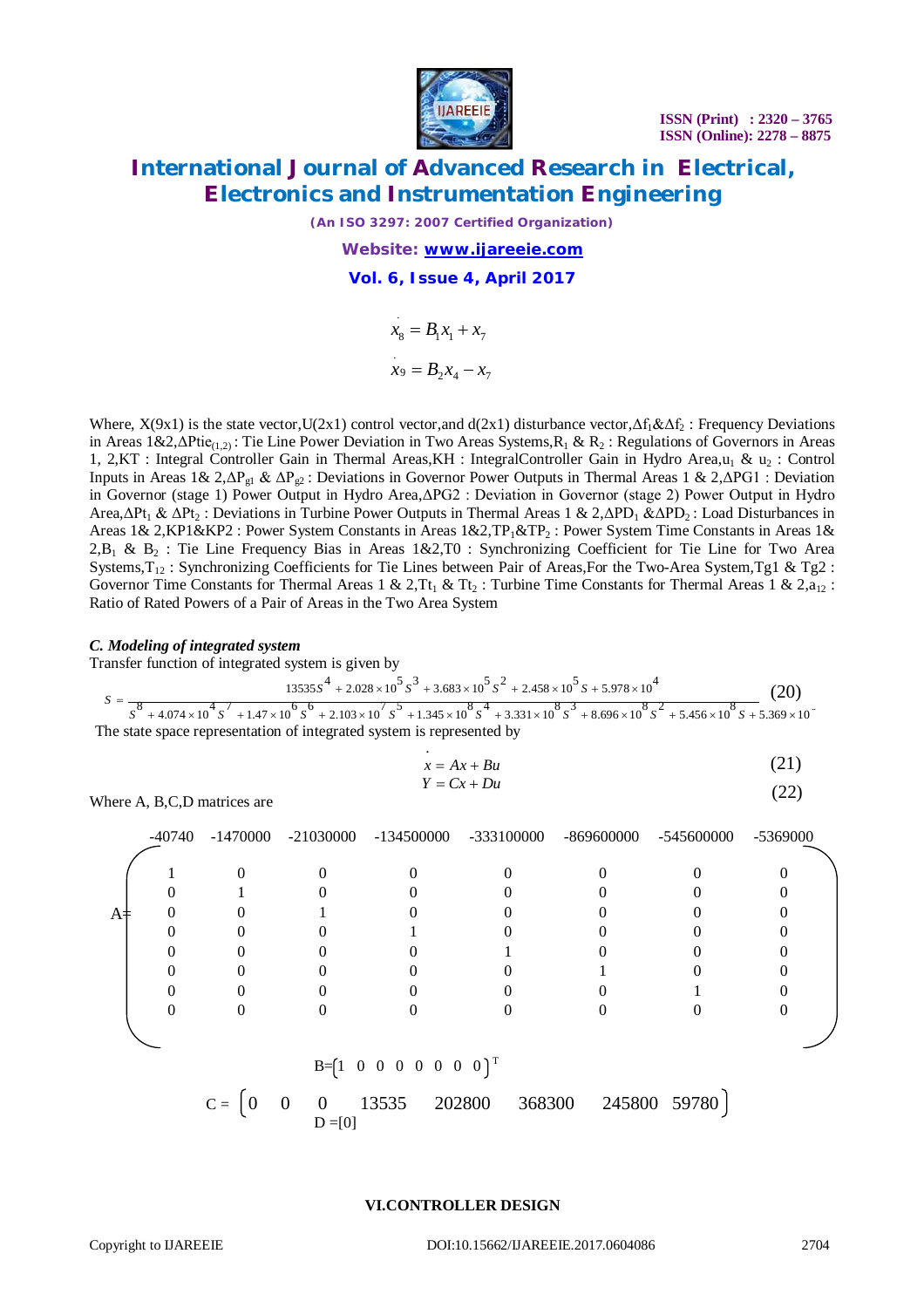

 **ISSN (Print) : 2320 – 3765 ISSN (Online): 2278 – 8875**

### **International Journal of Advanced Research in Electrical, Electronics and Instrumentation Engineering**

*(An ISO 3297: 2007 Certified Organization)*

*Website: [www.ijareeie.com](http://www.ijareeie.com)* **Vol. 6, Issue 4, April 2017**

#### **A.OPTIMAL LQR CONTROL DESIGN**

The objective of the optimal control design is determining the optimal control law  $u(t,x)$  which can transfer system from its initial state to the final state such that given quadratic performance index is minimized.

The command used for LQR design is

$$
[K] = \text{lqr}(A, B, Q, R) \tag{23}
$$

Q is positive semi definite matrix and R is real symmetrical matrix. The problem is to find the vector feedback *K* of control law, by choosing matrix Q and R to minimize the quadratic performance index J is described by

$$
J = \int_{0}^{\infty} (\Box x^{t} Q \Box x + \Box u^{t} R^{-1} \Box u) dt
$$
 (24)

Where  $Q = p^*C^{*}C$  and R is selected as same as that of the order of B matrix

#### **B.OPTIMAL COMPENSATOR LQG CONTROL**

We have introduced the Kalman filter, which is an optimal observer for multi-output plants in the presence of process and measurement noise, modeled as white noises. The optimal compensator Linear Quadratic Gaussian (LQG) consists of combination between optimal LQR control and Kalman filter .In short, the optimal compensator LQG design process is the following:

(1) Design an optimal regulator LQR for a linear plant assuming full-state feedback (i.e. assuming all the state variables are available for measurement) and a quadratic objective function.

(2) Design a Kalman filter for the plant assuming a known control input,  $u(t)$ , a measured output,  $v(t)$ , and white noises, v(t) and z(t). The Kalman filter is designed to improve an optimal estimate of the state-vector.

(3) Combine the separately designed optimal regulator LQR and Kalman filter into an optimal compensator LQG.

(4) The optimal regulator feedback gain matrix, K, and the Kalman filter gain matrix, L, are used to complete closed compensator system LQG .The command used for design LQG controller is

$$
L = lqe(A, eye(n), C, W, V); \qquad (25)
$$

#### **VII. SIMULATION RESULTS**

The simulation of the whole system is done in MATLAB.The formation of state space matrices and the design of controller is done by using MATLAB programming. Then it is incorporated to the system and analyzed that oscillations are reduced. The entire system has to be represented in state space format so that it can be given as input to the controller.x is the system state vector of dimension n  $(64)$ , y is the output vector of dimension p  $(8)$ , u is the input vector of dimension m (8), A is the state matrix of size n×n (64x64), B is the input matrix of size n×m (64x8), C is the output matrix of size  $p \times n$  (8x64), D is the feed-forward matrix of size  $p \times m$ . (8x8). Eigen value analysis is done to find out the damping factors and frequency for a particular mode . Therefore we can easily identify which are the modes to be damped. By following the design criteria LQR and LQG controller matrix is obtained. Reduced order controller matrix is obtained. A matrix or the state matrix is of order 8x8. B matrix or the input matrix is of order 8x1. C matrix is of order 1x8. The D matrix is a null matrix which is of order 1x1. Similarly a different controller matrix is obtained for LOG method also. The designed controller is incorporated into the system so that oscillations are reduced. A 3–5 s settling time is adopted by many utilities in their system design and operational guidelines.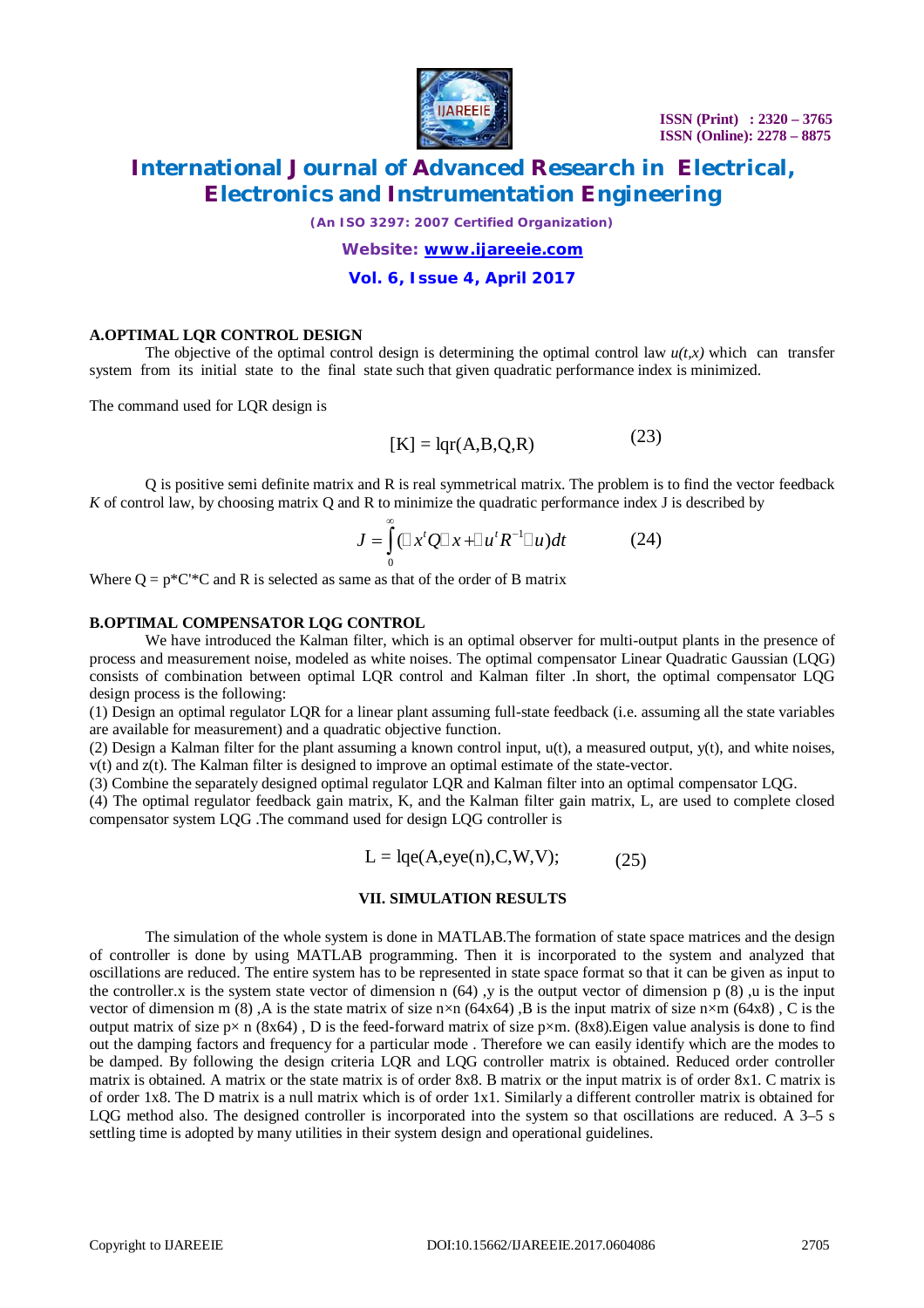

*(An ISO 3297: 2007 Certified Organization)*

*Website: [www.ijareeie.com](http://www.ijareeie.com)* **Vol. 6, Issue 4, April 2017**



Fig:4 closed loop step response -LQG



Fig:5 closed loop step response-LQR

It is evident from the obtained results(fig:4&fig:5) that overshoot,steady state error as well as rise time is reduced in the case of LQG method when compared to LQR.

| Integrated system | Overshoot $(\%)$ | Rise time (sec) | Steady state error | Settling time |
|-------------------|------------------|-----------------|--------------------|---------------|
| System with LQR   |                  | $2.19x10^{4}$   | 0.999684           | $3.89x10^{4}$ |
| System with LOG   |                  | 0.0121          | 0.999684           | 0.0335        |

Table:1 comparison of LQR and LQG in integrated system